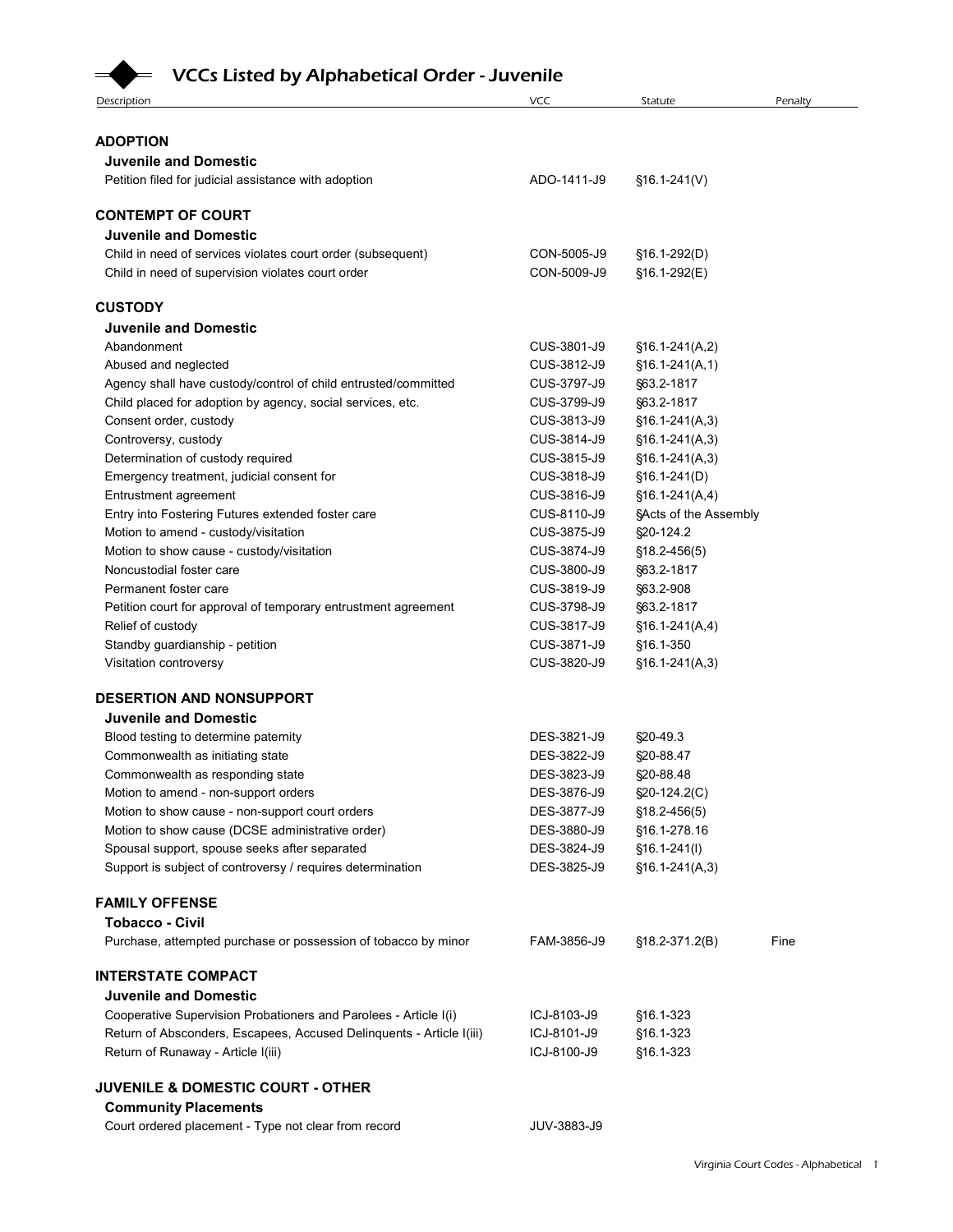| <b>JUVENILE &amp; DOMESTIC COURT - OTHER</b> |  |
|----------------------------------------------|--|
|                                              |  |

| Description                                                                                 | <b>VCC</b>                 | Statute                       | Penalty |
|---------------------------------------------------------------------------------------------|----------------------------|-------------------------------|---------|
| <b>JUVENILE &amp; DOMESTIC COURT - OTHER</b>                                                |                            |                               |         |
| <b>Community Placements</b>                                                                 |                            |                               |         |
| <b>Material witness</b>                                                                     | PRI-3885-J9                | §53.1-206                     |         |
| Non-criminal detention placement - Type not clear from record                               | JUV-3881-J9                |                               |         |
| Shelter care placement - Type not clear from record                                         | JUV-3882-J9                |                               |         |
| Voluntary placement - Type not clear from record                                            | JUV-3884-J9                |                               |         |
| <b>Expunge Record</b><br>Motion to expunge record                                           | JUV-3774-J9                | §16.1-306                     |         |
| <b>Juvenile and Domestic</b>                                                                |                            |                               |         |
| Adoption independent                                                                        | JUV-3827-J9                | §63.2-1230                    |         |
| Emancipation                                                                                | JUV-3829-J9                | §16.1-333                     |         |
| Emergency removal                                                                           | JUV-3830-J9                | §16.1-251                     |         |
| Foster care plan review                                                                     | JUV-3831-J9                | §16.1-282                     |         |
| Judicial review of probation or parole case<br>Motion to amend - order to attend counseling | JUV-3879-J9<br>JUV-3878-J9 | §16.1-289<br>§16.1-289.2      |         |
| <b>Parental Determination</b>                                                               | JUV-3832-J9                | §20-49.1                      |         |
| Paternity, relief from legal determination                                                  | JUV-3869-J9                | §20-49.10                     |         |
| Preliminary removal order                                                                   | JUV-3870-J9                | §16.1-252                     |         |
| Rehabilitation, treatment or services required                                              | JUV-3834-J9                | $$16.1-241$ (G)               |         |
| Restoration of parental rights petition<br>Termination of parental rights                   | JUS-4271-J9<br>JUV-3835-J9 | §16.1-283.2<br>§16.1-283      |         |
| Violate conditions of release from detention                                                | JUV-3826-J9                | §16.1-250                     |         |
| Sex Offenders/Schools Etc.                                                                  |                            |                               |         |
| Petition to allow sex offender on school property, etc.                                     | JUV-3866-J9                | $$16.1-241(X)$                |         |
| <b>Transfer Supervision</b>                                                                 |                            |                               |         |
| Transfer supervision to another city, county or state                                       | JUV-5013-J9                | §16.1-295                     |         |
| <b>JUVENILE &amp; DOMESTIC COURT - OTHER_</b>                                               |                            |                               |         |
| <b>Violations</b>                                                                           |                            |                               |         |
| Detained, violation of court, intake, or magistrate release conditions                      | JUV-5036-J9                | $$16.1-248.1(A,5)$            |         |
| <b>ORDINANCE, CITY OR COUNTY</b>                                                            |                            |                               |         |
| <b>Juvenile and Domestic</b>                                                                |                            |                               |         |
| Curfew violation between 10 PM and 6 AM                                                     | ORD-9995-J9                | §15.2-926                     |         |
| <b>PATERNITY</b>                                                                            |                            |                               |         |
| <b>Juvenile and Domestic</b>                                                                |                            |                               |         |
| Determination of paternity                                                                  | JUV-3872-J9                | $§16.1-241(Q)$                |         |
|                                                                                             |                            |                               |         |
| <b>PROTECTIVE ORDERS</b>                                                                    |                            |                               |         |
| <b>Juvenile and Domestic</b>                                                                |                            |                               |         |
| Emergency protective orders in cases of stalking<br>Motion to amend a protective order      | PRT-3861-J9<br>PRT-3867-J9 | §19.2-152.8<br>§16.1-279.1(F) |         |
| Preliminary protective order                                                                | PRT-3862-J9                | §19.2-152.9                   |         |
| Preliminary protective order, family abuse                                                  | PRT-3833-J9                | §16.1-253                     |         |
| Protection order, family abuse                                                              | PRT-3836-J9                | §16.1-253.1                   |         |
| Protective order                                                                            | PRT-3863-J9                | §19.2-152.10                  |         |
| PSYCHIATRIC INPATIENT TREATMENT (MINORS)                                                    |                            |                               |         |
| <b>Juvenile and Domestic</b>                                                                |                            |                               |         |
| Commitment of mentally ill for admission to treatment                                       | PSY-3828-J9                | $§16.1-241(B)$                |         |
| Emergency admission                                                                         | PSY-3837-J9                | §16.1-340                     |         |
| Inpatient treatment of minors                                                               | PSY-3839-J9                | §16.1-337                     |         |
| Involuntary commitment                                                                      | PSY-3838-J9                | §16.1-341                     |         |
| Involuntary commitment - clinical evaluation                                                | PSY-3840-J9                | §16.1-342                     |         |
| Parental admission of objecting minor 14 yrs. or older                                      | PSY-3841-J9                | §16.1-339                     |         |